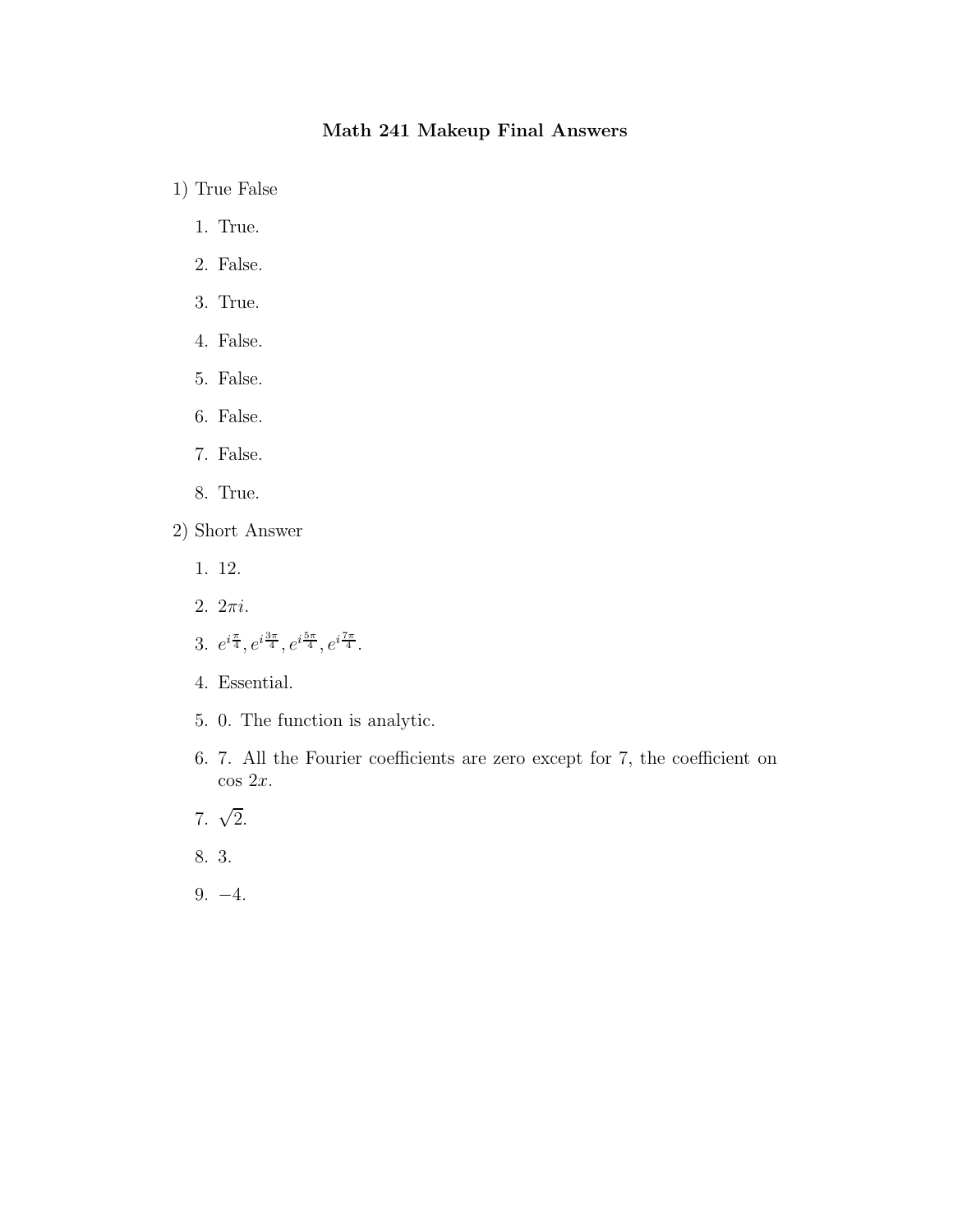1. The integrand has simple poles at  $z = i, -i$ . Both poles are inside the contour C.

$$
\operatorname{Res}(\frac{z^2 - 4}{z^2 + 1}, i) = \frac{i^2 - 4}{2i} = \frac{-5}{2i} = \frac{5}{2}i.
$$

$$
\operatorname{Res}(\frac{z^2 - 4}{z^2 + 1}, -i) = \frac{(-i)^2 - 4}{-2i} = \frac{-5}{-2i} = -\frac{5}{2}i.
$$

So

Answer:  
\n
$$
\int_C \frac{z^2 - 4}{z^2 + 1} dz = 2\pi i \left(\frac{5}{2}i - \frac{5}{2}i\right) = 0
$$

2. The integrand has a pole of order 2 at 2. The pole is inside the contour  $C$ .

$$
Res(\frac{e^z}{(z-2)^2}, 2) = \lim_{z \to 2} \frac{d}{dz} [(z-2)^2 \frac{e^z}{(z-2)^2}] = \lim_{z \to 2} e^z = e^2.
$$

So

Answ

er:  
\n
$$
\int_C \frac{e^z}{(z-2)^2} dz = 2\pi i (e^2) = 2e^2 \pi i.
$$

3. The integrand, which we think of as  $\frac{\sin z}{z \cos z}$ , has simple poles at 0 and all odd multiples of  $\frac{\pi}{2}$ . The poles inside  $\widetilde{C}$  are  $\frac{\pi}{2}$ ,  $\frac{3\pi}{2}$  $\frac{3\pi}{2}$ , and  $\frac{5\pi}{2}$ . Note that  $z = 0$  is a removable singularity and hence its residue is 0.

$$
\operatorname{Res}(\frac{\sin z}{z \cos z}, \frac{\pi}{2}) = \frac{1}{0 - (\frac{\pi}{2})} = -\frac{2}{\pi}
$$

$$
\operatorname{Res}(\frac{\sin z}{z \cos z}, \frac{3\pi}{2}) = \frac{-1}{0 - (\frac{3\pi}{2})(-1)} = -\frac{2}{3\pi}
$$

Similarly Res $(\frac{\sin z}{z \cos z}, \frac{3\pi}{2})$  $\frac{3\pi}{2}) = -\frac{2}{5\pi}$  $\frac{2}{5\pi}$ . So

Answer:  
\n
$$
\int_C \frac{\tan z}{z} dz = -2\pi i (\frac{2}{\pi} + \frac{2}{3\pi} + \frac{2}{5\pi}) = -2\pi i \frac{30 + 10 + 6}{15\pi} = -\frac{92}{15}i.
$$

3)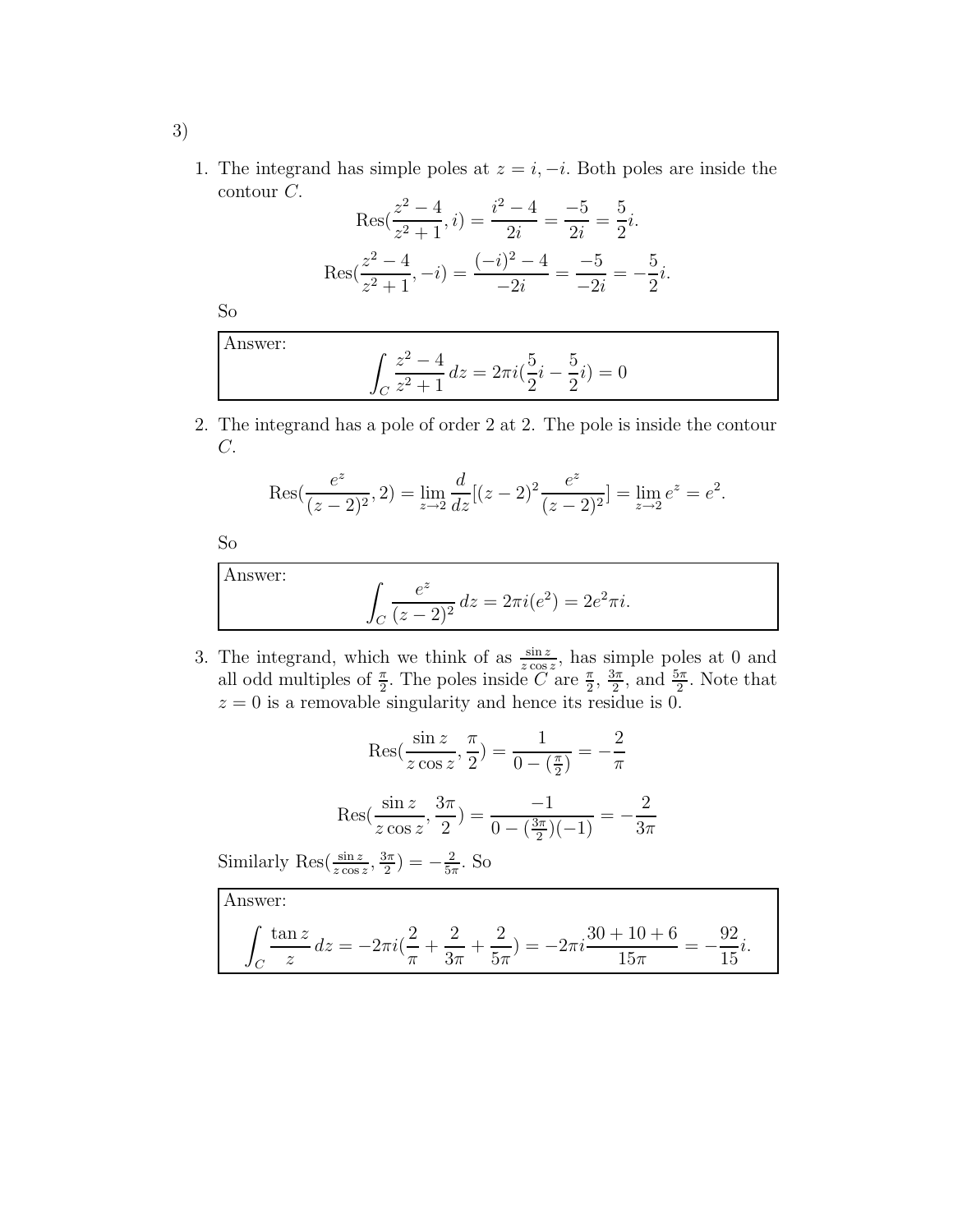- 1.  $f(z)$  has three different Laurent expansions about  $z = 1$ . One good in  $|z-1| < 1$  one good in  $1 < |z-1| < 4$  and one good in  $|z-1| > 4$ .
- 2. Using partial fractions you find

$$
f(z) = -\frac{\frac{1}{5}}{z+3} + \frac{\frac{1}{5}}{z-2}
$$

Recall  $\frac{1}{1-w} = \sum_{n=0}^{\infty} w^n$  good for  $|w| < 1$ . So

$$
\frac{1}{4 + (z - 1)} = \frac{1}{4(1 + \frac{z - 1}{4})} = \frac{1}{4} \sum_{n=0}^{\infty} (-\frac{1}{4})^n (z - 1)^n = -\sum_{n=0}^{\infty} (-\frac{1}{4})^{n+1} (z - 1)^n
$$

Similarly  $\frac{1}{1-w} = \sum_{n=0}^{\infty} -(\frac{1}{w})$  $\frac{1}{w}$ )<sup>n+1</sup> for  $|w| > 1$ . So

$$
\frac{1}{-1+(z-1)} = \frac{1}{-(1-(z-1))} = -\sum_{n=0}^{\infty} -(z-1)^{-(n+1)} = \sum_{n=0}^{\infty} (z-1)^{-(n+1)}
$$

Thus

Answer:  

$$
f(z) = \sum_{n=0}^{\infty} \frac{1}{5} \left( -\frac{1}{4} \right)^{n+1} (z-1)^n + \sum_{n=0}^{\infty} \frac{1}{5} (z-1)^{-(n+1)}
$$

5)

$$
b_n = \frac{2}{3} \int_0^3 (3x - 4) \sin \frac{n\pi}{3} x \, dx
$$
  
=  $\frac{2}{3} \left( -\frac{3}{n\pi} (3x - 4) \cos \frac{n\pi}{3} x + \frac{9}{n^2 \pi^2} 3 \sin \frac{n\pi}{3} x \right) \Big|_0^3$   
=  $\frac{2}{3} \left( -\frac{15}{n\pi} (-1)^n + 0 + \frac{-12}{n\pi} - 0 \right) = -\frac{2}{3n\pi} (12 + (-1)^n 15)$ 

So the Fourier sine expansion is

Answer:  

$$
\sum_{n=1}^{\infty} -\frac{2}{3n\pi} (12 + (-1)^n 15) \sin \frac{n\pi}{3} x
$$

4)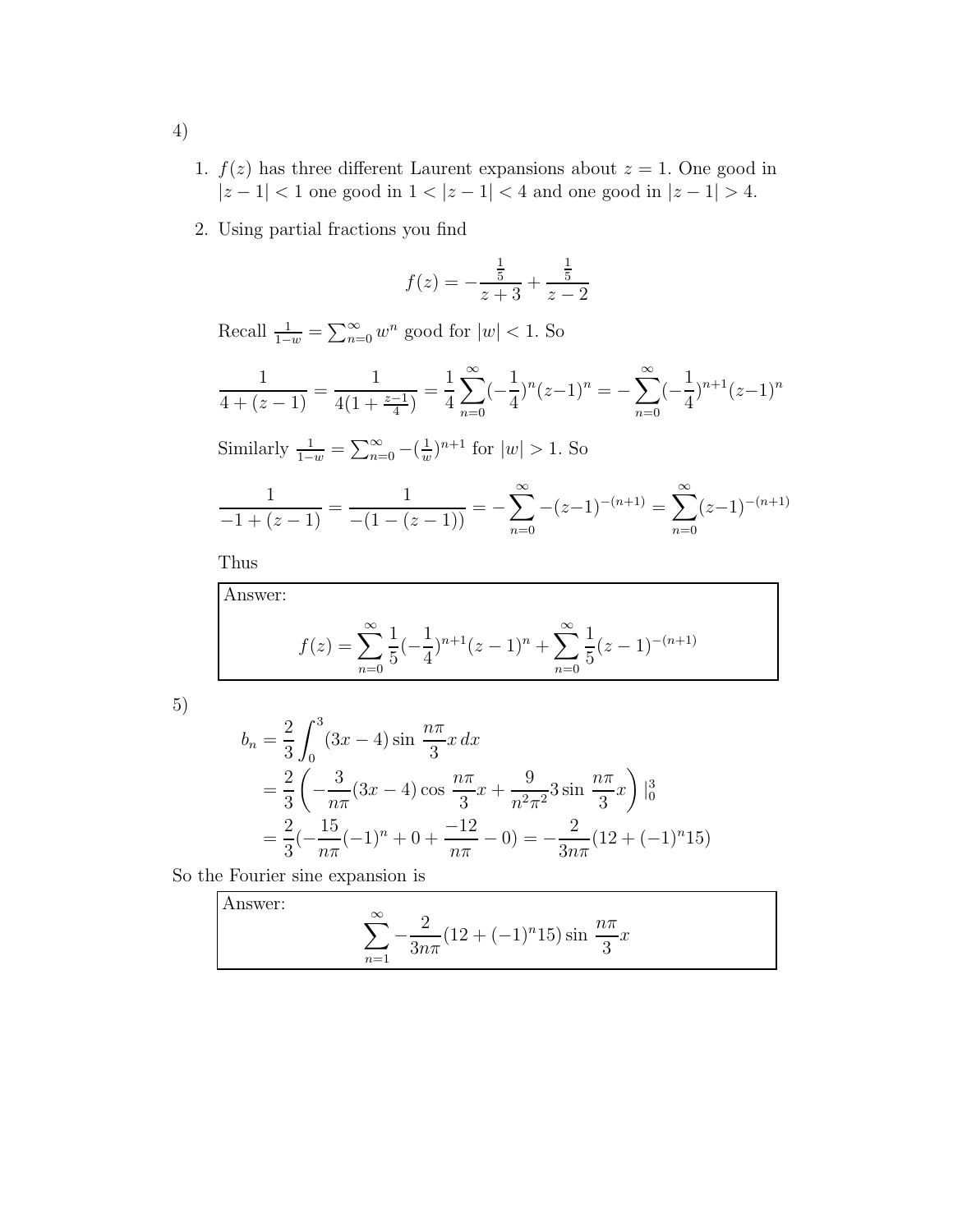6) 1. Make the substitution  $z = e^{ix}$  so  $dx = \frac{1}{iz}dz$  and  $\cos x = \frac{1}{2}$  $rac{1}{2}(z+\frac{1}{x})$  $\frac{1}{x}$ ). Thus if  $C$  is the unit circle our integral becomes

$$
\int_C \frac{1}{2 - \frac{1}{2}(z + \frac{1}{z})} \frac{1}{iz} dz = 2i \int_C \frac{1}{z^2 - 4z + 1} dz.
$$

The integrand has simple poles at  $z = 2 \pm \sqrt{3}$ , but only  $2 - \sqrt{3}$  is inside the contour C. Thus

$$
\int_C \frac{1}{z^2 - 4z + 1} dz = 2\pi i (\text{Res}(\frac{1}{z^2 - 4z + 1}, 2 - \sqrt{3}) = 2\pi i \frac{1}{2(2 - \sqrt{3}) - 4} = -\frac{\pi i}{\sqrt{3}}.
$$

Thus

Answer:

$$
2i(-\frac{\pi i}{\sqrt{3}}) = \frac{2\pi}{\sqrt{3}}.
$$

2. For this type of integral we compute  $\int_{-\infty}^{\infty}$  $\frac{x^2e^{(i\pi x)}}{(x^2+1)(x^2+2)} dx$  and take the real part. So

$$
\lim_{R \to \infty} \int_{-R}^{R} \frac{x^2 e^{(i\pi x)}}{(x^2 + 1)(x^2 + 2)} dx = \lim_{R \to \infty} \int_{I_R} \frac{z^2 e^{(i\pi z)}}{(z^2 + 1)(z^2 + 2)} dz
$$
  
= 
$$
\lim_{R \to \infty} \left( \int_{C_R} \frac{z^2 e^{(i\pi z)}}{(z^2 + 1)(z^2 + 2)} dz + \int_{S_R} \frac{z^2 e^{(i\pi z)}}{(z^2 + 1)(z^2 + 2)} dz \right).
$$

Where  $I_R = \{-R \leq x \leq R\}, S_R$  is the circle of radius R about the origin and  $C_{\underline{R}}$  is their union. The only singularities inside  $C_R$  are two poles at i and  $\sqrt{2}i$ . so

$$
\int_{C_R} \frac{z^2 e^{(i\pi z)}}{(z^2 + 1)(z^2 + 2)} dz = 2\pi i (\text{Res}(\frac{z^2 e^{(i\pi z)}}{(z^2 + 1)(z^2 + 2)}, i) + \text{Res}(\frac{z^2 e^{(i\pi z)}}{(z^2 + 1)(z^2 + 2)}, \sqrt{2}i))
$$

$$
= 2\pi i (\frac{-e^{-\pi}}{2i} + \frac{-2e^{-\pi\sqrt{2}}}{-2\sqrt{2}i}) = -\frac{\pi (2e^{-\pi\sqrt{2}} + \sqrt{2}e^{-\pi})}{\sqrt{2}}
$$

Also

$$
\lim_{R \to \infty} \int_{S_R} \frac{z^2 e^{(i\pi z)}}{(z^2 + 1)(z^2 + 2)} dz = 0
$$

by a theorem from class. Thus

Answer: 
$$
-\frac{\pi (2e^{-\pi \sqrt{2}} + \sqrt{2}e^{-\pi})}{\sqrt{2}}
$$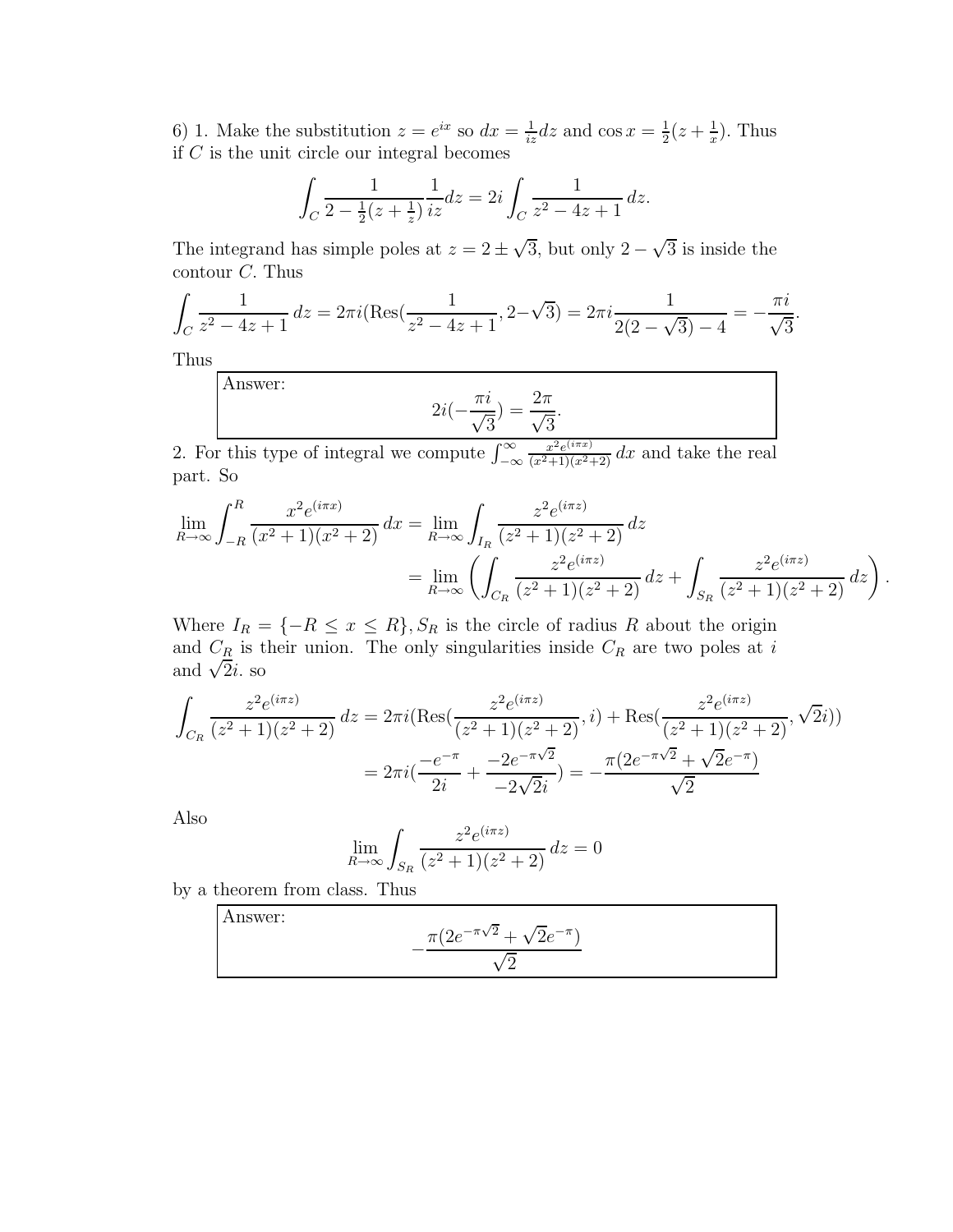7) Take the Laplace transform of both sides to get

$$
\mathcal{L}{y'' - 5y' + 4y = 0} = 0
$$

so

$$
s^{2}\hat{y} - sy(0) - y'(0) - 5s\hat{y} + 5y(0) + 4\hat{y} = 0
$$

$$
(s^{2} - 5s + 4)\hat{y} = 2
$$

$$
\hat{y} = \frac{2}{s^{2} - 5s + 4} = \frac{2}{3} \frac{1}{s - 4} - \frac{2}{3} \frac{1}{s - 1}.
$$

Thus

$$
y(t) = \mathcal{L}^{-1}\{\hat{y}\} = \frac{2}{3}\mathcal{L}^{-1}\{\frac{1}{s-4}\} - \frac{2}{3}\mathcal{L}^{-1}\{\frac{1}{s-1}\}.
$$

So

Answer:

$$
y(t) = \frac{2}{3}e^{4t} - \frac{2}{3}e^t
$$

8) 1. Let  $f(z) = u(x, y) + iv(x, y)$  be an analytic function. The real part of f is  $u(x, y)$ .

.

$$
u_{xx} + u_{yy} = (u_x)_x + (u_y)_y = (v_y)_x + (-v_x)_y = v_{xy} - v_{xy} = 0,
$$

where the second equality follows from the Cauchy Riemann equations. 2. The function  $u(x, y) = xy-1$  is clearly harmonic. If  $v(x, y)$  is its harmonic conjugate then  $v_y = u_x = y$  and  $v_x = -u_y = -x$ . Integrating the first equation with respect to  $y$  gives

$$
v(x, y) = \frac{1}{2}y^2 + g(x).
$$

Thus  $v_x = g'(x)$  but this must be  $-x$  so  $g(x) = -\frac{1}{2}$  $\frac{1}{2}x^2 + c$ . So

Answer:  

$$
v(x,y) = \frac{1}{2}(y^2 - x^2 + c)
$$

9) The equation becomes

$$
X''T - 2XT'' + 7XT' + XY = 0.
$$

Dividing by  $XT$  and rearranging we get

$$
\frac{X''}{X} = \frac{1}{T}(2T'' - 7T') - 1.
$$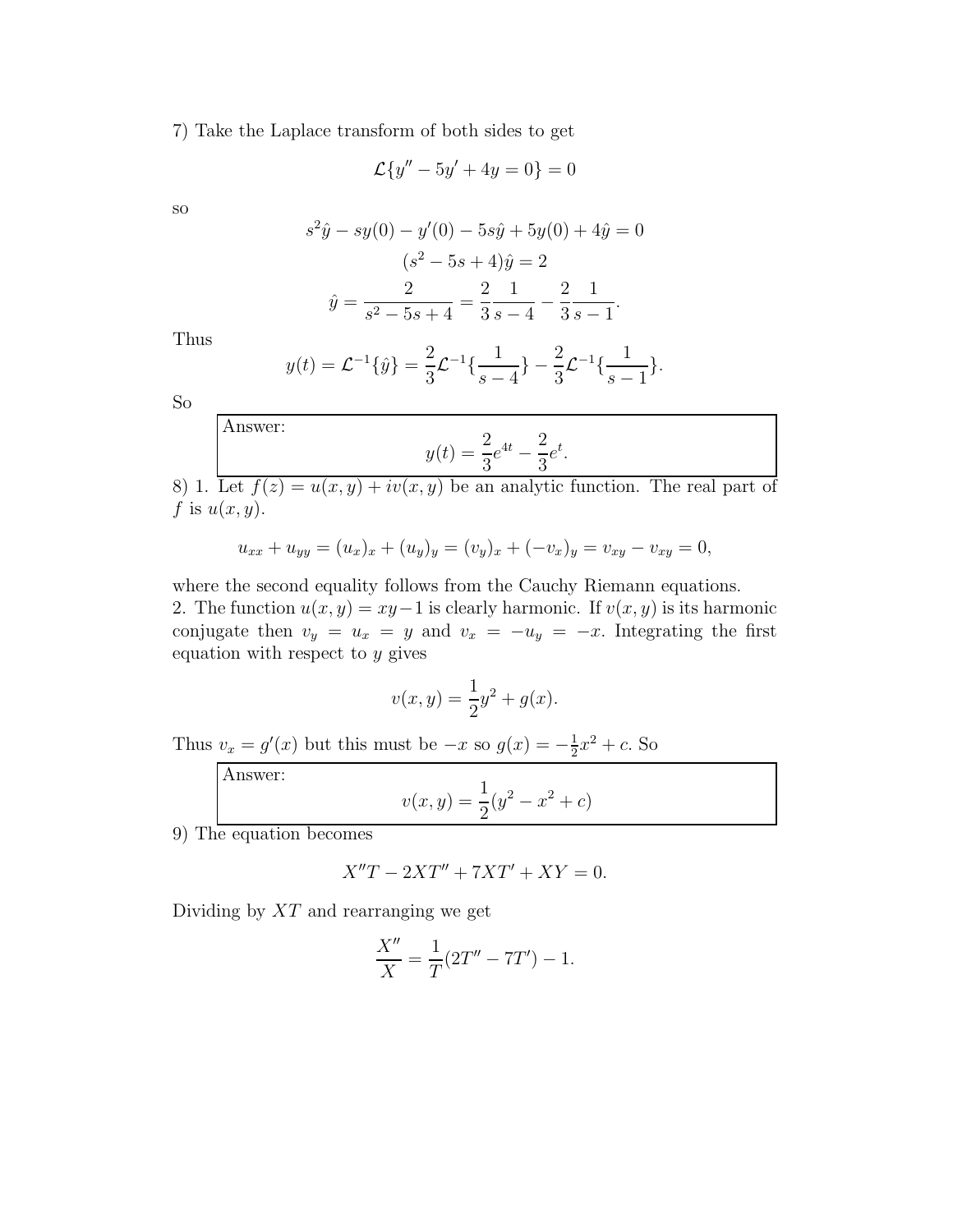Since each side is a function of a different variable they must both be constant. Let the constant be  $k$ . So we get equations for  $X$  and  $T$ :

$$
X'' - kX = 0
$$

$$
2T'' - 7T' - (k+1)T = 0
$$

The boundary conditions for u imply  $X(0) = 0$  and  $X(7) = 0$ . As we have seen many times this leads to solutions

$$
X_n(x) = \sin(\frac{n\pi}{7}x).
$$

Plugging into the equation for T give

$$
T_n(x) = a_n e^{\lambda_n t} + b_n e^{\lambda'_n t}
$$

where  $\lambda_n = \frac{7 + \sqrt{49 + 8((1 - \frac{n\pi}{7})^2)}}{4}$  $\frac{3((1-\frac{n\pi}{7})^2)}{4}$  and  $\lambda_n = \frac{7-\sqrt{49+8((1-\frac{n\pi}{7})^2)}}{4}$  $\frac{9(1-\frac{7}{7})}{4}$ . Thus the solution to the PDE that can be written as the product to  $X(x)$  and  $T(t)$  are

Answer:

$$
u(x,t) = \sin(\frac{n\pi}{7}x)(a_n e^{\lambda_n t} + b_n e^{\lambda'_n t})
$$

10) If  $\lambda = 0$  then the solutions to  $y'' + \lambda y = 0$  are  $y(x) = Ax + B$ . We now want  $y'(0) = 0$  so  $B = y'(0) = 0$ . Moreover we want  $y'(3) = 0$  which tells us nothing new. Thus when  $\lambda = 0$  we get the solution  $y = 1$  with eigenvalue  $\lambda = 0$ .

Now if  $\lambda < 0$ , so we can write it  $\lambda = -\nu^2$  then our solutions to the ODE are  $y(x) = Ae^{\nu x} + Be^{-\nu x}$ . Plugging in the boundary conditions we see

$$
\nu A + \nu B = 0
$$
 and  $A\nu e^{3\nu} - B\nu e^{-3\nu} = 0.$ 

One may easily check that the only A and B satisfying this are  $A = 0 = B$ . Thus we only get the trivial solution again.

Now if  $\lambda > 0$ , so we can write it  $\lambda = \nu^2$  then out solutions to the ODE are  $y(x) = A \cos \nu x + B \sin \nu x$ . Plugging in the boundary conditions we see  $B\nu = 0$  so  $B = 0$  and  $A\nu$  sin  $3\nu = 0$ . To get non trivial solutions we need  $3\nu = n\pi$ . To get all eigenfunctions we just need to consider nonnegative integers n. (Note: when  $n = 0$  we get the eigen function  $y = 1$  with eigenvalue  $\lambda = 0$ .) Thus we have